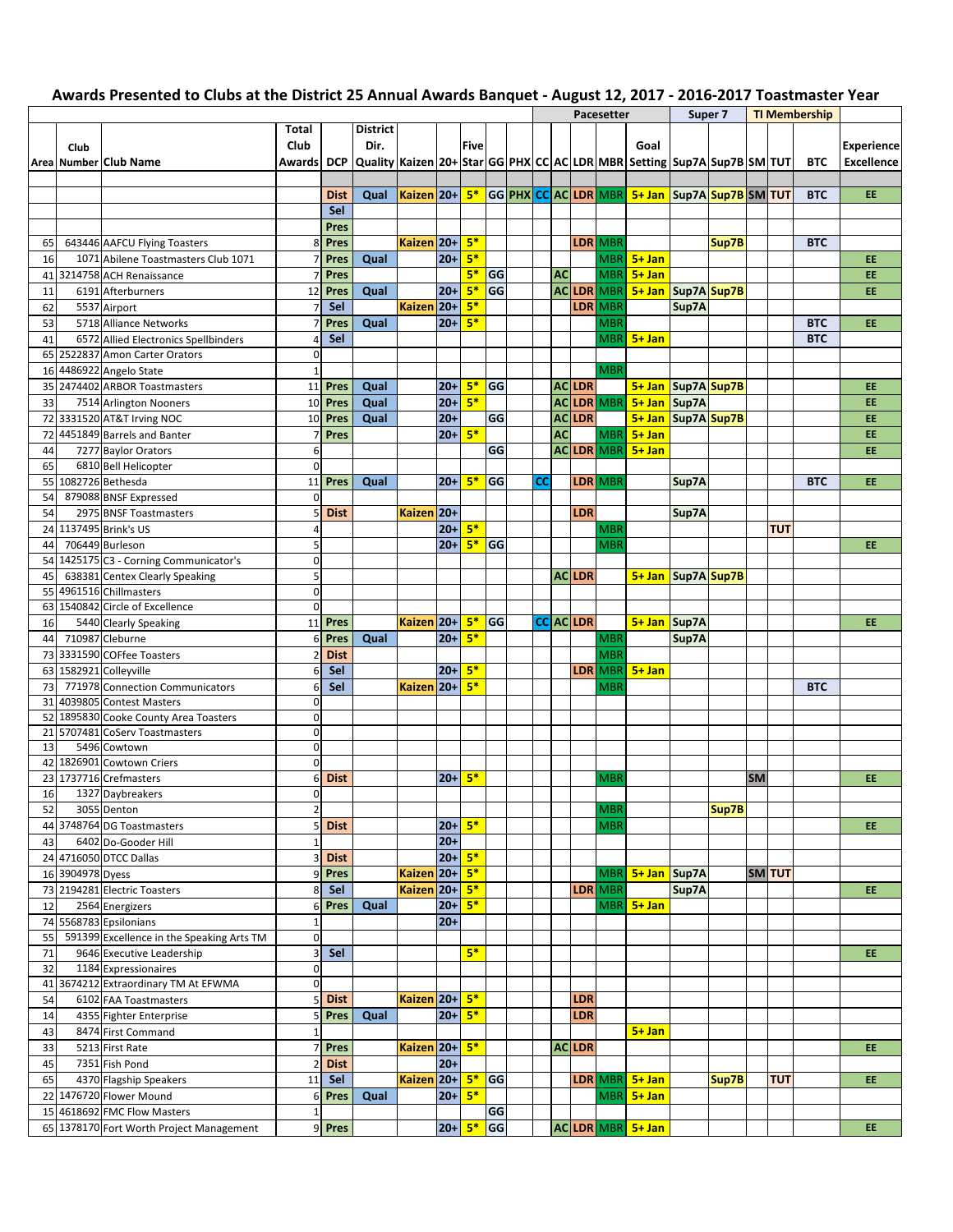|    |                    |                                             |                         |             |                                                                                                       |               |           |             |           |    |           |            | Pacesetter |                                                | Super 7     |       |           |            | <b>TI Membership</b> |                   |
|----|--------------------|---------------------------------------------|-------------------------|-------------|-------------------------------------------------------------------------------------------------------|---------------|-----------|-------------|-----------|----|-----------|------------|------------|------------------------------------------------|-------------|-------|-----------|------------|----------------------|-------------------|
|    |                    |                                             | Total                   |             | <b>District</b>                                                                                       |               |           |             |           |    |           |            |            |                                                |             |       |           |            |                      |                   |
|    | Club               |                                             | Club                    |             | Dir.                                                                                                  |               |           | <b>Five</b> |           |    |           |            |            | Goal                                           |             |       |           |            |                      | <b>Experience</b> |
|    |                    | Area Number Club Name                       | <b>Awards</b>           |             | DCP  Quality   Kaizen 20+  Star   GG   PHX   CC   AC   LDR   MBR   Setting   Sup7A   Sup7B   SM   TUT |               |           |             |           |    |           |            |            |                                                |             |       |           |            | <b>BTC</b>           | <b>Excellence</b> |
|    |                    |                                             |                         |             |                                                                                                       |               |           |             |           |    |           |            |            |                                                |             |       |           |            |                      |                   |
|    |                    |                                             |                         | <b>Dist</b> | Qual                                                                                                  | Kaizen 20+    |           | $5*$        |           |    |           |            |            | GG PHX CC AC LDR MBR 5+ Jan Sup7A Sup7B SM TUT |             |       |           |            | <b>BTC</b>           | EE.               |
|    |                    |                                             |                         | Sel         |                                                                                                       |               |           |             |           |    |           |            |            |                                                |             |       |           |            |                      |                   |
|    |                    |                                             |                         | Pres        |                                                                                                       |               |           |             |           |    |           |            |            |                                                |             |       |           |            |                      |                   |
|    |                    | 41 6480015 GM Financial Burnett             | $\mathbf{1}$            |             |                                                                                                       |               | $20+$     |             |           |    |           |            |            |                                                |             |       |           |            |                      |                   |
|    |                    | 2380794 GMFinancial                         | 6                       | Sel         |                                                                                                       | Kaizen 20+ 5* |           |             |           |    |           |            | LDR MBR    |                                                |             |       |           |            |                      |                   |
| 34 |                    |                                             |                         |             |                                                                                                       |               |           |             |           |    |           |            |            |                                                |             |       |           |            |                      |                   |
| 62 |                    | 5297 Golden Triangle                        | $\overline{7}$          | Sel         |                                                                                                       | Kaizen 20+    |           | $5*$        | GG        |    |           | <b>LDR</b> |            |                                                |             | Sup7B |           |            |                      |                   |
| 21 |                    | 1912 Grace                                  | $\overline{2}$          |             |                                                                                                       |               |           |             |           |    | <b>AC</b> |            |            | $5 + Jan$                                      |             |       |           |            |                      |                   |
| 45 |                    | 676842 Heart of Texas Bridge Gappers        | 5                       |             |                                                                                                       |               |           |             | GG        |    |           | AC LDR     |            | $5 + Jan$                                      |             | Sup7B |           |            |                      |                   |
|    |                    | 31 3332446 Highway To Excellence            | 10                      | Pres        | Qual                                                                                                  |               | $20+$     | $5*$        | GG        |    | <b>AC</b> |            | <b>MBR</b> |                                                | Sup7A Sup7B |       |           |            |                      | <b>EE</b>         |
| 34 |                    | 3887593 Household of Faith                  | 0                       |             |                                                                                                       |               |           |             |           |    |           |            |            |                                                |             |       |           |            |                      |                   |
| 61 |                    | 1247787 ICE Breakers                        | 0                       |             |                                                                                                       |               |           |             |           |    |           |            |            |                                                |             |       |           |            |                      |                   |
| 25 |                    | 6411 Inner Voice                            | $\pmb{0}$               |             |                                                                                                       |               |           |             |           |    |           |            |            |                                                |             |       |           |            |                      |                   |
| 71 |                    | 5402376 Inside Edge                         | $\mathbf{1}$            |             |                                                                                                       |               | $20+$     |             |           |    |           |            |            |                                                |             |       |           |            |                      |                   |
| 61 |                    | 3365 Irving                                 | 10                      | Pres        | Qual                                                                                                  |               | $20+$     | $5*$        |           |    |           |            | LDR MBR    | 5+ Jan Sup7A Sup7B                             |             |       |           |            |                      | EE                |
|    | 75 1483991 IT EGOS |                                             | $\overline{\mathbf{3}}$ |             |                                                                                                       |               | $20+$     | $5*$        |           |    |           |            | <b>MBR</b> |                                                |             |       |           |            |                      |                   |
| 12 |                    | 3626237 Jacobs - Fort Worth                 | $\overline{7}$          | <b>Dist</b> |                                                                                                       | Kaizen 20+    |           | $5*$        |           |    |           |            | LDR MBR    |                                                |             |       |           |            |                      | EE                |
| 53 |                    | 621025 Keller Communicators                 | 8                       | Pres        |                                                                                                       | Kaizen 20+    |           | $5*$        | GG        | СC |           |            | <b>MBR</b> |                                                |             |       |           |            |                      | EE                |
| 31 |                    | 6482092 Kroger Masters                      | $\mathbf{1}$            |             |                                                                                                       |               | $20+$     |             |           |    |           |            |            |                                                |             |       |           |            |                      |                   |
| 23 |                    | 778421 Lake Vista                           | $\mathbf 0$             |             |                                                                                                       |               |           |             |           |    |           |            |            |                                                |             |       |           |            |                      |                   |
| 22 |                    | 3692 Lakeside                               | $\overline{7}$          | Pres        | Qual                                                                                                  |               | $20+$     | $5*$        |           |    | <b>AC</b> |            |            |                                                | Sup7A Sup7B |       |           |            |                      |                   |
| 74 |                    | 8055 Las Colinas Communicators              | 9                       | Sel         |                                                                                                       | Kaizen 20+    |           | $5*$        |           |    |           |            | LDR MBR    |                                                |             | Sup7B |           | <b>TUT</b> | <b>BTC</b>           |                   |
|    |                    | 74 1465837 Las Colinas Towers               | $\mathbf{1}$            |             |                                                                                                       |               |           |             |           |    |           |            | <b>MBR</b> |                                                |             |       |           |            |                      |                   |
|    |                    | 75 1879279 Leaders-Speakers of Tomorrow     | $\mathbf{1}$            |             |                                                                                                       |               |           |             |           |    |           |            |            |                                                |             |       |           |            |                      | EE                |
|    |                    | 24 5111598 Leading Homeward                 | $\pmb{0}$               |             |                                                                                                       |               |           |             |           |    |           |            |            |                                                |             |       |           |            |                      |                   |
|    |                    | 55 5866191 LibOrators                       | $\mathbf 0$             |             |                                                                                                       |               |           |             |           |    |           |            |            |                                                |             |       |           |            |                      |                   |
| 21 |                    | 1009806 Little Elm                          | $\mathbf 0$             |             |                                                                                                       |               |           |             |           |    |           |            |            |                                                |             |       |           |            |                      |                   |
| 14 |                    | 9916 LM AeroSpeakers                        | $\mathbf{1}$            |             |                                                                                                       |               |           |             |           |    |           | LDR        |            |                                                |             |       |           |            |                      |                   |
|    |                    | 14 3332240 LM Evening                       | $\overline{7}$          | <b>Pres</b> |                                                                                                       |               | $20+$     | $5*$        |           |    |           | LDR        |            | 5+ Jan Sup7A                                   |             |       |           |            |                      |                   |
|    |                    |                                             |                         |             | Qual                                                                                                  |               |           |             |           |    |           |            |            |                                                |             |       |           |            |                      |                   |
| 14 |                    | 4389331 LM Executive Communicators          | 6                       | Pres        |                                                                                                       | Kaizen 20+    |           | $5*$        |           |    |           | LDR        |            |                                                |             |       |           |            |                      | <b>EE</b>         |
| 64 |                    | 988129 Logically Speaking                   | $\overline{4}$          |             |                                                                                                       |               |           |             |           |    |           |            | LDR MBR    | $5 + Jan$                                      |             |       | <b>SM</b> |            |                      |                   |
| 11 |                    | 3178 Longhorn                               | $\overline{2}$          | Sel         |                                                                                                       |               |           |             |           |    |           |            | <b>MBR</b> |                                                |             |       |           |            |                      |                   |
|    |                    | 41 1061347 Main Street Speakers             | $\overline{7}$          | Pres        |                                                                                                       |               | $20+$     | $5*$        | GG        |    |           |            | <b>MBR</b> |                                                | Sup7A       |       |           |            |                      | EE                |
| 35 |                    | 1914260 Mansfield Sunrise                   | $\mathbf{1}$            |             |                                                                                                       |               |           |             |           | СC |           |            |            |                                                |             |       |           |            |                      |                   |
|    |                    | 51 5567061 Masters of the Blue-Niverse      | 0                       |             |                                                                                                       |               |           |             |           |    |           |            |            |                                                |             |       |           |            |                      |                   |
| 33 |                    | 2082160 Maverick                            | $\mathbf 0$             |             |                                                                                                       |               |           |             |           |    |           |            |            |                                                |             |       |           |            |                      |                   |
| 54 |                    | 1847206 Mercedes-Benz Financial Services    | $\overline{7}$          | Sel         |                                                                                                       |               | $20+$     | $5*$        |           |    |           |            |            | $MBR$ 5+ Jan                                   |             |       | <b>SM</b> |            |                      | EE                |
| 31 |                    | 7694 MidCities Achievers                    | $\overline{3}$          |             |                                                                                                       |               |           |             |           | СC |           |            | <b>MBR</b> |                                                | Sup7A       |       |           |            |                      |                   |
|    |                    | 23 5747052 Mitchell Confident Communicators | 6                       | <b>Dist</b> |                                                                                                       |               | $20+$     | $5*$        |           |    |           |            | LDR MBR    |                                                |             |       |           |            | <b>BTC</b>           |                   |
|    |                    | 63 5966167 MLCC Toastmasters                | $\mathbf{1}$            |             |                                                                                                       |               | $20+$     |             |           |    |           |            |            |                                                |             |       |           |            |                      |                   |
| 42 |                    | 6497 MotorMouths                            | $\overline{2}$          |             |                                                                                                       |               |           |             |           |    |           |            |            |                                                | Sup7A       |       |           |            |                      | EE                |
|    |                    | 24 3349691 Mr. Cooper Speaks                | 8                       | Pres        | Qual                                                                                                  |               | $20+ 5*$  |             | <b>GG</b> |    |           | <b>LDR</b> |            | $5 + Jan$                                      |             |       |           |            |                      | EE.               |
|    |                    | 25 4396433 Nationstar Inspires              | 5                       | <b>Dist</b> |                                                                                                       |               | $20 + 5*$ |             |           |    |           |            | <b>MBR</b> |                                                |             |       |           |            | <b>BTC</b>           |                   |
|    |                    | 34 3017469 NCTCOG Toastmasters              | 6                       | Sel         |                                                                                                       | Kaizen 20+ 5* |           |             |           |    | <b>AC</b> |            | <b>MBR</b> |                                                |             |       |           |            |                      |                   |
|    |                    | 31 4618496 NE Tarrant                       | 3                       | <b>Dist</b> |                                                                                                       |               | $20+$     |             |           |    |           |            | <b>MBR</b> |                                                |             |       |           |            |                      |                   |
|    |                    | 73 2666756 NEC Toastmasters                 | $\mathbf 0$             |             |                                                                                                       |               |           |             |           |    |           |            |            |                                                |             |       |           |            |                      |                   |
| 25 |                    | 5922 Nissan                                 | 5                       | Sel         |                                                                                                       | Kaizen 20+ 5* |           |             |           |    |           |            | <b>MBR</b> |                                                |             |       |           |            |                      |                   |
| 52 |                    | 420 North Texas                             | $\mathbf 0$             |             |                                                                                                       |               |           |             |           |    |           |            |            |                                                |             |       |           |            |                      |                   |
|    |                    | 56 1440249 Northwest Tarrant                | 10                      | <b>Pres</b> | Qual                                                                                                  |               | $20+$     | $5*$ GG     |           |    |           |            | LDR MBR    |                                                |             | Sup7B |           | <b>TUT</b> |                      | EE.               |
|    |                    |                                             |                         |             |                                                                                                       |               | $20 +$    |             |           |    |           |            |            |                                                |             |       |           |            |                      | EE.               |
| 51 |                    | 4354 Off The Cuff                           | 6                       | Pres        | Qual                                                                                                  |               |           |             |           |    |           |            |            |                                                | Sup7A Sup7B |       |           |            |                      |                   |
| 71 |                    | 2604 Oh Thank Heaven                        | 3                       | <b>Dist</b> |                                                                                                       |               | $ 20+ $   | $5*$        |           |    |           |            |            |                                                |             |       |           |            |                      |                   |
|    |                    | 25 6103644 Once Upon A Time                 | 4                       | <b>Dist</b> |                                                                                                       |               | $20+$     |             |           |    |           | LDR        |            |                                                |             |       |           |            |                      | EE.               |
| 74 |                    | 3006 Oration Plus                           | $\mathbf{0}$            |             |                                                                                                       |               |           |             |           |    |           |            |            |                                                |             |       |           |            |                      |                   |
|    |                    | 23 5031405 Oratory Excellence               | $\mathbf{1}$            |             |                                                                                                       |               | $20+$     |             |           |    |           |            |            |                                                |             |       |           |            |                      |                   |
| 21 |                    | 897575 Out On The Town                      | 8                       | Sel         |                                                                                                       | Kaizen 20+ 5* |           |             |           |    |           |            | <b>MBR</b> |                                                |             | Sup7B |           |            | <b>BTC</b>           | EE.               |
|    |                    | 12 4716146 Panther City                     | $\mathbf{1}$            |             |                                                                                                       |               |           |             |           |    |           | LDR        |            |                                                |             |       |           |            |                      |                   |
|    |                    | 75 5265032 Passion -> Purpose -> Power      | 4                       | <b>Dist</b> |                                                                                                       |               | $20+$     |             |           |    |           |            | <b>MBR</b> |                                                |             | Sup7B |           |            |                      |                   |
|    |                    | 52 3431308 Pioneer Power Speakers           | $\mathbf{1}$            |             |                                                                                                       |               |           |             |           |    |           |            |            |                                                |             |       |           |            |                      | EE                |
| 13 |                    | 349 Plus-Two                                | $\mathbf 0$             |             |                                                                                                       |               |           |             |           |    |           |            |            |                                                |             |       |           |            |                      |                   |
| 32 |                    | 4538 Power Communicators                    | 0                       |             |                                                                                                       |               |           |             |           |    |           |            |            |                                                |             |       |           |            |                      |                   |
| 35 |                    | 7407 Pro A.M.                               | $\mathbf 0$             |             |                                                                                                       |               |           |             |           |    |           |            |            |                                                |             |       |           |            |                      |                   |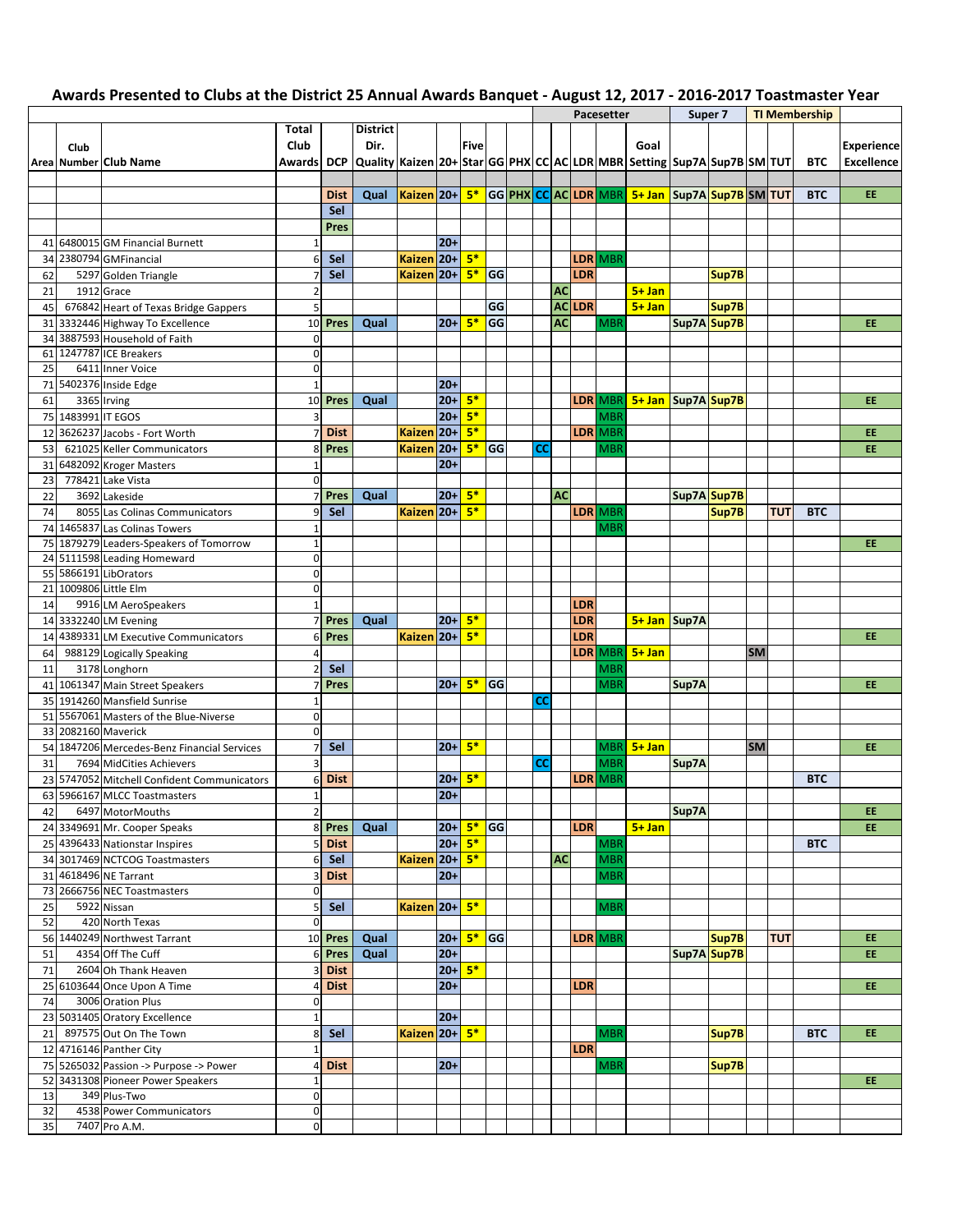|    |                     |                                              |                     |             |                                                                           |                 |           |      |    |        |    |           |               | Pacesetter |                                                |             | Super 7 |           |               | <b>TI Membership</b> |                   |
|----|---------------------|----------------------------------------------|---------------------|-------------|---------------------------------------------------------------------------|-----------------|-----------|------|----|--------|----|-----------|---------------|------------|------------------------------------------------|-------------|---------|-----------|---------------|----------------------|-------------------|
|    |                     |                                              | Total               |             | <b>District</b>                                                           |                 |           |      |    |        |    |           |               |            |                                                |             |         |           |               |                      |                   |
|    | Club                |                                              | Club                |             | Dir.                                                                      |                 |           | Five |    |        |    |           |               |            | Goal                                           |             |         |           |               |                      | <b>Experience</b> |
|    |                     | Area Number Club Name                        | Awardsl             | <b>DCP</b>  | Quality Kaizen 20+ Star GG PHX CC AC LDR MBR  Setting  Sup7A Sup7B SM TUT |                 |           |      |    |        |    |           |               |            |                                                |             |         |           |               | <b>BTC</b>           | Excellence        |
|    |                     |                                              |                     |             |                                                                           |                 |           |      |    |        |    |           |               |            |                                                |             |         |           |               |                      |                   |
|    |                     |                                              |                     |             |                                                                           |                 |           |      |    |        |    |           |               |            |                                                |             |         |           |               |                      |                   |
|    |                     |                                              |                     | <b>Dist</b> | Qual                                                                      | Kaizen 20+ $5*$ |           |      |    |        |    |           |               |            | GG PHX CC AC LDR MBR 5+ Jan Sup7A Sup7B SM TUT |             |         |           |               | <b>BTC</b>           | EE.               |
|    |                     |                                              |                     | Sel         |                                                                           |                 |           |      |    |        |    |           |               |            |                                                |             |         |           |               |                      |                   |
|    |                     |                                              |                     | Pres        |                                                                           |                 |           |      |    |        |    |           |               |            |                                                |             |         |           |               |                      |                   |
|    |                     | 22 3467810 Progressive Leaders of Denton Co. | 8                   | Pres        |                                                                           |                 | $20+$     | $5*$ |    |        |    |           |               |            | LDR MBR 5+ Jan Sup7A                           |             |         |           |               |                      | EE.               |
| 15 |                     | 2184904 Project Managers & Systems Engrs     | $\overline{2}$      |             |                                                                           |                 |           |      | GG |        |    |           |               |            |                                                | Sup7A       |         |           |               |                      |                   |
| 15 |                     | 2008 Quicksilver Express                     | $\overline{4}$      |             |                                                                           |                 |           |      | GG |        |    |           | <b>ACLDR</b>  |            | $5 + Jan$                                      |             |         |           |               |                      |                   |
|    |                     | 2971 Reveille                                | $\mathbf{1}$        |             |                                                                           |                 |           |      |    |        |    |           |               |            |                                                |             |         | <b>SM</b> |               |                      |                   |
| 13 |                     |                                              |                     |             |                                                                           |                 |           |      |    |        |    |           |               |            |                                                |             |         |           |               |                      |                   |
| 53 |                     | 4236 Roanoke Texas                           | 10                  | Pres        | Qual                                                                      |                 | $20+$     | $5*$ | GG |        |    |           |               | <b>MBR</b> | 5+ Jan Sup7A                                   |             |         |           | <b>TUT</b>    |                      | <b>EE</b>         |
| 64 |                     | 746 Sabre Classic                            | 8                   | <b>Pres</b> |                                                                           | Kaizen 20+      |           | $5*$ |    |        |    | <b>AC</b> |               | <b>MBR</b> | 5+ Jan Sup7A                                   |             |         |           |               |                      |                   |
| 55 |                     | 1082792 Savvy Sayers                         | $\overline{7}$      | <b>Pres</b> | Qual                                                                      |                 | $20+$     | $5*$ |    |        |    |           |               |            |                                                | Sup7A Sup7B |         |           |               |                      | <b>EE</b>         |
| 53 |                     | 4411436 SEAS Toastmasters                    | $\overline{2}$      |             |                                                                           |                 |           |      |    |        |    |           |               |            |                                                |             |         | <b>SM</b> |               |                      | EE.               |
| 71 |                     | 4225 Shining Stars                           | $\mathbf 1$         |             |                                                                           |                 |           |      |    |        |    |           | LDR           |            |                                                |             |         |           |               |                      |                   |
| 32 |                     | 1171841 Siemens Arlington/Grand Prairie      | $\mathbf 0$         |             |                                                                           |                 |           |      |    |        |    |           |               |            |                                                |             |         |           |               |                      |                   |
| 75 |                     | 4368496 Signet Jewelers                      | $\mathbf 1$         |             |                                                                           |                 |           |      | GG |        |    |           |               |            |                                                |             |         |           |               |                      |                   |
|    |                     |                                              |                     |             |                                                                           |                 |           |      |    |        |    |           |               |            |                                                |             |         |           |               |                      |                   |
| 61 |                     | 629 Six Twenty Nine                          | $\pmb{0}$           |             |                                                                           |                 |           |      |    |        |    |           |               |            |                                                |             |         |           |               |                      |                   |
| 34 |                     | 593906 Skymasters                            | 3                   |             |                                                                           |                 |           |      |    |        |    |           |               |            |                                                | Sup7A Sup7B |         |           |               |                      | <b>EE</b>         |
| 71 |                     | 4755044 Smooth Talkers                       | $\mathbf 1$         |             |                                                                           |                 |           |      |    |        |    |           |               |            |                                                | Sup7A       |         |           |               |                      |                   |
| 35 |                     | 2112134 Soapbox Heroes                       | $\overline{2}$      |             |                                                                           |                 |           |      |    |        |    |           |               |            |                                                | Sup7A       |         |           |               |                      | <b>EE</b>         |
| 15 |                     | 5518497 Something to Talk About              | $\overline{7}$      | Pres        |                                                                           |                 | $20+$     | $5*$ | GG |        |    |           |               | <b>MBR</b> |                                                |             | Sup7B   |           |               |                      | EE                |
| 63 |                     | 4987 Southlake                               | 11                  | Pres        | Qual                                                                      |                 | $20+$     | $5*$ | GG |        |    |           |               | ACLDR MBR  | $5 + Jan$                                      |             |         |           | <b>TUT</b>    |                      | <b>EE</b>         |
| 63 |                     | 989 Southlake Reach for Success              | $\overline{4}$      | <b>Pres</b> |                                                                           |                 | $20+$     | $5*$ |    |        |    |           |               | <b>MBR</b> |                                                |             |         |           |               |                      |                   |
| 43 |                     | 3960131 Southwest Bank Shining Stars         | $\mathbf 0$         |             |                                                                           |                 |           |      |    |        |    |           |               |            |                                                |             |         |           |               |                      |                   |
|    |                     | 4923671 SPEAK UNITED                         |                     |             |                                                                           |                 |           |      |    |        |    |           |               |            |                                                |             |         |           |               |                      |                   |
| 56 |                     |                                              | $\mathbf 0$         |             |                                                                           |                 |           |      |    |        |    |           |               |            |                                                |             |         |           |               |                      |                   |
| 21 |                     | 5286 Speak Up New Life                       | $\overline{2}$      | Pres        |                                                                           |                 |           |      |    |        |    |           |               | <b>MBR</b> |                                                |             |         |           |               |                      |                   |
| 64 |                     | 633 Speak With Success                       | $\pmb{0}$           |             |                                                                           |                 |           |      |    |        |    |           |               |            |                                                |             |         |           |               |                      |                   |
| 41 |                     | 633836 Speakers Exchange                     | $\overline{2}$      |             |                                                                           |                 |           |      |    |        |    |           | <b>LDR</b>    |            |                                                | Sup7A       |         |           |               |                      |                   |
| 72 |                     | 768318 Speaking With Class                   | $\mathbf 0$         |             |                                                                           |                 |           |      |    |        |    |           |               |            |                                                |             |         |           |               |                      |                   |
| 72 |                     | 7502 Successful Speakers                     | $\pmb{0}$           |             |                                                                           |                 |           |      |    |        |    |           |               |            |                                                |             |         |           |               |                      |                   |
| 56 |                     | 4943717 Swesters                             | 5                   | Pres        |                                                                           |                 | $20+$     | $5*$ |    |        |    |           |               | LDR MBR    |                                                |             |         |           |               |                      |                   |
| 43 |                     | 3748248 T.E.A.M. Toasters                    | 3                   |             |                                                                           |                 |           |      | GG |        |    | <b>AC</b> |               | <b>MBR</b> |                                                |             |         |           |               |                      |                   |
|    |                     |                                              |                     |             |                                                                           |                 |           |      |    |        |    |           |               |            |                                                |             |         |           |               |                      |                   |
| 22 |                     | 6017 Talk Blue                               | $\mathbf 1$         |             |                                                                           |                 |           |      |    |        |    |           |               |            |                                                | Sup7A       |         |           |               |                      |                   |
| 12 |                     | 4327700 TAMU Law                             | $\overline{2}$      |             |                                                                           |                 |           |      |    |        |    |           |               | <b>MBR</b> |                                                |             |         |           | <b>TUT</b>    |                      |                   |
| 11 |                     | 1826942 Tarrant County                       | $\mathsf{O}\xspace$ |             |                                                                           |                 |           |      |    |        |    |           |               |            |                                                |             |         |           |               |                      |                   |
| 42 |                     | 5555 TCU Toastmasters                        | 5                   | Pres        | Qual                                                                      |                 | $20+$     | $5*$ |    |        |    |           |               | <b>MBR</b> |                                                |             |         |           |               |                      |                   |
| 55 |                     | 2287526 Texas Toast                          | $\mathbf 0$         |             |                                                                           |                 |           |      |    |        |    |           |               |            |                                                |             |         |           |               |                      |                   |
| 34 |                     | 2662832 The Voice                            | 0                   |             |                                                                           |                 |           |      |    |        |    |           |               |            |                                                |             |         |           |               |                      |                   |
| 61 |                     | 1415 Thumbs Up                               | $\mathbf 0$         |             |                                                                           |                 |           |      |    |        |    |           |               |            |                                                |             |         |           |               |                      |                   |
| 11 |                     | 9595 Tip Top                                 | $\mathbf{1}$        |             |                                                                           |                 |           |      |    |        |    |           |               |            |                                                |             |         |           | <b>TUT</b>    |                      |                   |
| 16 |                     | 594840 Toast the Blues                       | $\mathbf 0$         |             |                                                                           |                 |           |      |    |        |    |           |               |            |                                                |             |         |           |               |                      |                   |
|    |                     |                                              |                     |             |                                                                           |                 |           |      |    |        |    |           |               |            |                                                |             |         |           |               |                      |                   |
|    |                     | 25 1578495 ToastCrafters                     | 0                   |             |                                                                           |                 |           |      |    |        |    |           |               |            |                                                |             |         |           |               |                      | EE.               |
|    |                     | 51 3860696 Toastmasters of Instruction       | 8                   | Pres        |                                                                           |                 | $20 + 5*$ |      |    | GG PHX |    |           |               | <b>MBR</b> |                                                |             | Sup7B   |           |               |                      |                   |
|    |                     | 62 678422 ToastStop                          | 6                   | Sel         |                                                                           | Kaizen 20+ 5*   |           |      |    |        |    |           |               | <b>MBR</b> |                                                |             |         |           |               |                      | EE.               |
|    |                     | 62 2517471 Top Flight                        | $\overline{7}$      | Sel         |                                                                           |                 | $20 + 5*$ |      |    |        |    |           |               |            | MBR 5+ Jan                                     |             |         | <b>SM</b> |               |                      | EE.               |
| 42 |                     | 825 Top Notch TM - TNT                       | 5                   |             |                                                                           |                 |           |      |    |        |    |           |               |            | LDR MBR 5+ Jan Sup7A Sup7B                     |             |         |           |               |                      |                   |
| 56 |                     | 5788 Top of Texas                            | 8                   | Pres        |                                                                           |                 |           | 5*   | GG |        |    | <b>AC</b> |               |            | MBR 5+ Jan Sup7A                               |             |         |           |               |                      | EE                |
|    |                     | 24 5869209 Triumph Talk of the Town          | $\pmb{0}$           |             |                                                                           |                 |           |      |    |        |    |           |               |            |                                                |             |         |           |               |                      |                   |
|    | 52 1535257 Truckin' |                                              | $\mathbf 1$         |             |                                                                           |                 |           |      |    |        |    |           | <b>LDR</b>    |            |                                                |             |         |           |               |                      |                   |
|    |                     | 6530 United Communicators                    |                     |             |                                                                           | Kaizen 20+ 5*   |           |      |    |        |    |           |               |            |                                                |             |         |           |               |                      |                   |
| 33 |                     |                                              | 4                   | Pres        |                                                                           |                 |           |      |    |        |    |           |               |            |                                                |             |         |           |               |                      |                   |
|    |                     | 51 3860648 United Regional                   | $\overline{4}$      | Sel         |                                                                           | Kaizen 20+      |           |      |    |        |    |           | LDR           |            |                                                |             |         |           |               |                      |                   |
|    |                     | 13 2992028 UNTHSC Toastmasters               | 8                   | Pres        |                                                                           |                 |           | $5*$ |    |        |    |           |               |            | LDR MBR 5+ Jan                                 |             |         |           | <b>SM</b> TUT |                      | EE                |
|    |                     | 64 6097869 Ursus Inspired                    | $\mathbf 1$         |             |                                                                           |                 | $20+$     |      |    |        |    |           |               |            |                                                |             |         |           |               |                      |                   |
|    |                     | 75 1737405 USB Texas Toast                   | $\mathbf 0$         |             |                                                                           |                 |           |      |    |        |    |           |               |            |                                                |             |         |           |               |                      |                   |
| 42 |                     | 3671 Verbal Eyes Club                        | $\pmb{0}$           |             |                                                                           |                 |           |      |    |        |    |           |               |            |                                                |             |         |           |               |                      |                   |
| 23 |                     | 3993873 Vista Ridge                          | 4                   | Sel         |                                                                           | Kaizen 20+      |           |      |    |        |    |           |               | <b>MBR</b> |                                                |             |         |           |               |                      |                   |
| 74 |                     | 4567 Vizient                                 | $\mathbf 1$         |             |                                                                           |                 |           |      |    |        | cc |           |               |            |                                                |             |         |           |               |                      |                   |
| 45 |                     |                                              | $\mathsf{O}\xspace$ |             |                                                                           |                 |           |      |    |        |    |           |               |            |                                                |             |         |           |               |                      |                   |
|    |                     | 3546 Waco - Early Birds                      |                     |             |                                                                           |                 |           |      |    |        |    |           |               |            |                                                |             |         |           |               |                      |                   |
|    |                     | 44 5529749 Waco Texas Toasters               | 6                   | Sel         |                                                                           |                 | $20 + 5*$ |      |    |        |    |           |               | <b>MBR</b> |                                                | Sup7A       |         |           |               |                      | EE.               |
|    |                     | 45 1002109 Waco Wordsmiths                   | 6                   |             |                                                                           |                 |           |      | GG |        |    |           | <b>AC LDR</b> |            | $5+$ Jan                                       |             | Sup7B   |           |               |                      | EE.               |
|    |                     | 24 2219278 WBC Toastmasters                  | $\overline{7}$      | Pres        | Qual                                                                      |                 | $20+$     | $5*$ |    |        |    |           |               | <b>MBR</b> |                                                | Sup7A       |         | <b>SM</b> |               |                      |                   |
| 15 |                     | 4963 Weatherford                             | $\pmb{0}$           |             |                                                                           |                 |           |      |    |        |    |           |               |            |                                                |             |         |           |               |                      |                   |